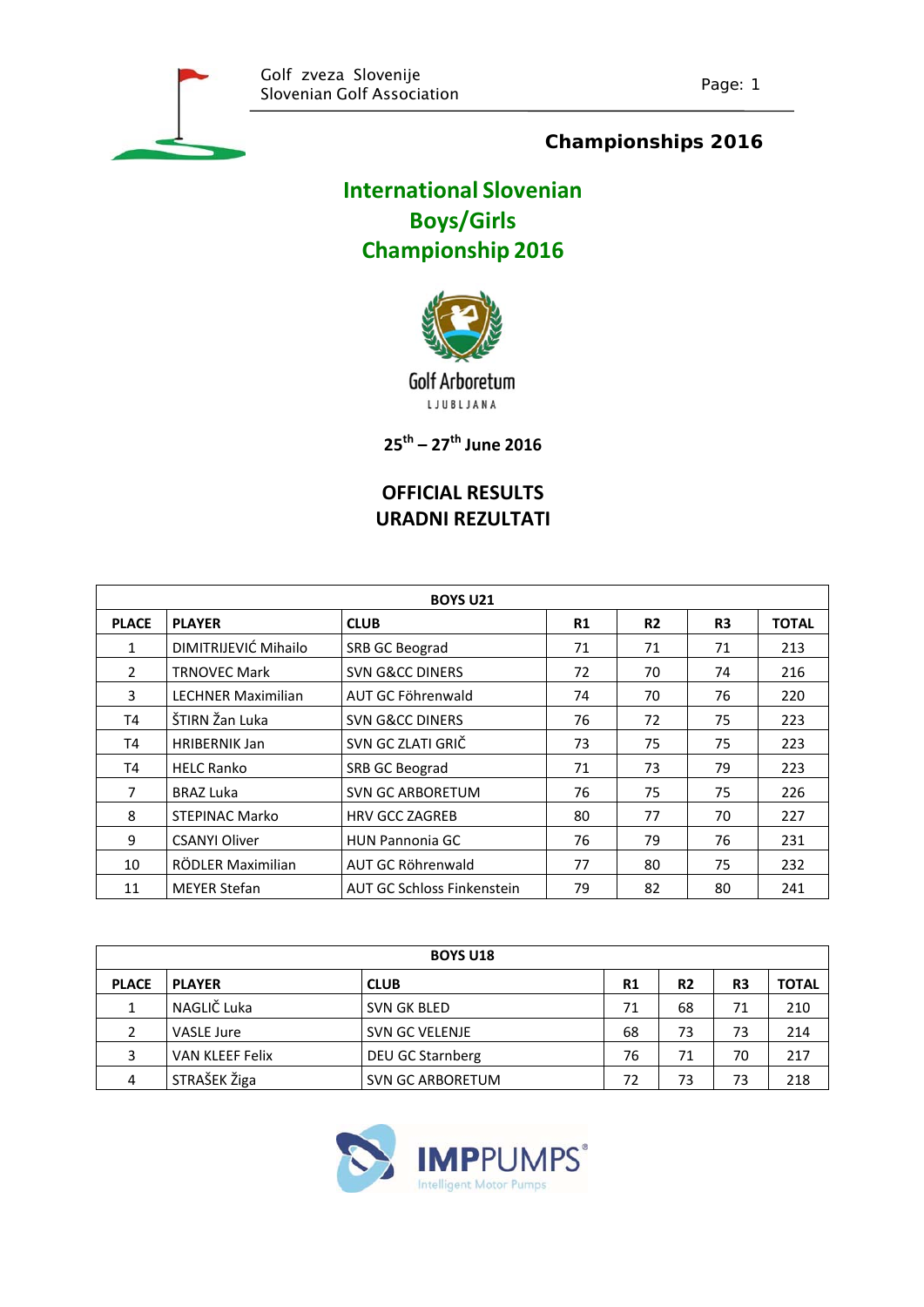|                 |                            | <b>Championships 2016</b>    |     |    |    |     |
|-----------------|----------------------------|------------------------------|-----|----|----|-----|
| 5               | JOKIĆ Marko                | SRB GC Centar                | 71  | 77 | 73 | 221 |
| 6               | <b>SLAVEC Vid</b>          | <b>SVN GK BLED</b>           | 75  | 75 | 74 | 224 |
| $\overline{7}$  | POGORELČNIK HOJNIK NIK     | <b>SVN RACMAN GOLF KLUB</b>  | 77  | 75 | 73 | 225 |
| 8               | <b>MEYER Alexander</b>     | AUT GC Schloss Finkenstein   | 76  | 74 | 76 | 226 |
| T <sub>9</sub>  | <b>KASTELIC Klemen</b>     | <b>SVN RACMAN GOLF KLUB</b>  | 77  | 72 | 79 | 228 |
| T <sub>9</sub>  | POTOČAR Vid                | SVN RACMAN GOLF KLUB         | 73  | 83 | 72 | 228 |
| T <sub>9</sub>  | KAFOL Aljoša               | SVN GOLF KLUB GRAD OTOČEC    | 75  | 83 | 70 | 228 |
| T <sub>9</sub>  | <b>GREFF Balint</b>        | HUN Royal Balaton GC         | 75  | 77 | 76 | 228 |
| 13              | STRAŠEK Luka               | SVN GC ARBORETUM             | 77  | 76 | 76 | 229 |
| T14             | REPELE Massimiliano        | ITA GC Colli Berici          | 76  | 74 | 81 | 231 |
| T14             | <b>HORVAT Lovro</b>        | HRV Gk Ban Jelačić           | 80  | 74 | 77 | 231 |
| T16             | FEIST Jeremy               | AUT GolfRange Achau          | 81  | 77 | 74 | 232 |
| T <sub>16</sub> | ZUPANČIČ Jan               | SVN GOLF KLUB GRAD OTOČEC    | 79  | 78 | 75 | 232 |
| T <sub>16</sub> | <b>MOSCH Maximilian</b>    | DEU GC Hubbelrath            | 75  | 78 | 79 | 232 |
| 29              | CUOMO Pierpaolo            | ITA GC Colli Berici          | 78  | 73 | 82 | 233 |
| 20              | <b>HOLLO Zsombor</b>       | <b>HUN Royal Balaton GC</b>  | 73  | 84 | 77 | 234 |
| T21             | GAŠPERIN Lan               | <b>SVN RACMAN GOLF KLUB</b>  | 77  | 75 | 84 | 236 |
| T21             | <b>JANIK Martin</b>        | <b>CZE GC Lipiny</b>         | 79  | 77 | 80 | 236 |
| 23              | ŽUŽIĆ Diego                | <b>HRV GC Parentium</b>      | 77  | 80 | 81 | 238 |
| 23              | ŠTIRN Gal Patrik           | <b>SVN G&amp;CC DINERS</b>   | 82  | 80 | 78 | 240 |
| T <sub>25</sub> | ĐORĐEVIĆ Andrija           | SRB GC Beograd               | 84  | 75 | 81 | 240 |
| T <sub>25</sub> | <b>KLEINWAECHTER Andre</b> | <b>AUT GC Klagenfurt</b>     | 85  | 76 | 79 | 240 |
| 27              | <b>VRHOVEC Benjamin</b>    | SVN GC VELENJE               | 79  | 84 | 78 | 241 |
| 28              | VIDIC Jan                  | <b>SVN GK BLED</b>           | 78  | 85 | 80 | 243 |
| T <sub>29</sub> | PEČEK Jure                 | SVN RACMAN GOLF KLUB         | 81  | 85 | 77 | 243 |
| T <sub>29</sub> | JOVANOVIĆ Luka             | <b>SRB GC BEOGRAD</b>        | 82  | 81 | 80 | 243 |
| 30              | MAJHENIČ Miha              | <b>SVN GC PTUJ</b>           | 88  | 81 | 75 | 244 |
| 31              | <b>DIETNER Jan</b>         | SVN RACMAN GOLF KLUB         | 78  | 83 | 90 | 251 |
| 32              | <b>RUDOLF Nikolaus</b>     | AUT GC Golfpark Klopeinersee | 89  | 81 | 88 | 258 |
| 33              | ARDALIĆ Marko              | <b>HRV GCC ZAGREB</b>        | 83  | 87 | 98 | 268 |
| 34              | LOKOVŠEK Taj               | <b>SVN G&amp;CC DINERS</b>   | 101 | 93 | 95 | 289 |

| <b>BOYS U14</b> |                          |                        |    |                |                |              |  |
|-----------------|--------------------------|------------------------|----|----------------|----------------|--------------|--|
|                 | <b>PLACE   PLAYER</b>    | <b>CLUB</b>            | R1 | R <sub>2</sub> | R <sub>3</sub> | <b>TOTAL</b> |  |
|                 | BURKELCA Kristjan Vojteh | SVN GC TRNOVO          | 68 | 79             | 75             | 222          |  |
|                 | <b>ZAVACZKI Balint</b>   | HUN Zala Springs GC    | 77 | 73             | 74             | 224          |  |
| 3               | <b>SARMINI Lars Namu</b> | AUT GC Schönborn       | 75 | 79             | 73             | 227          |  |
| 4               | <b>SCHADER Nicolas</b>   | <b>AUT KGC Dellach</b> | 80 | 77             | 75             | 232          |  |

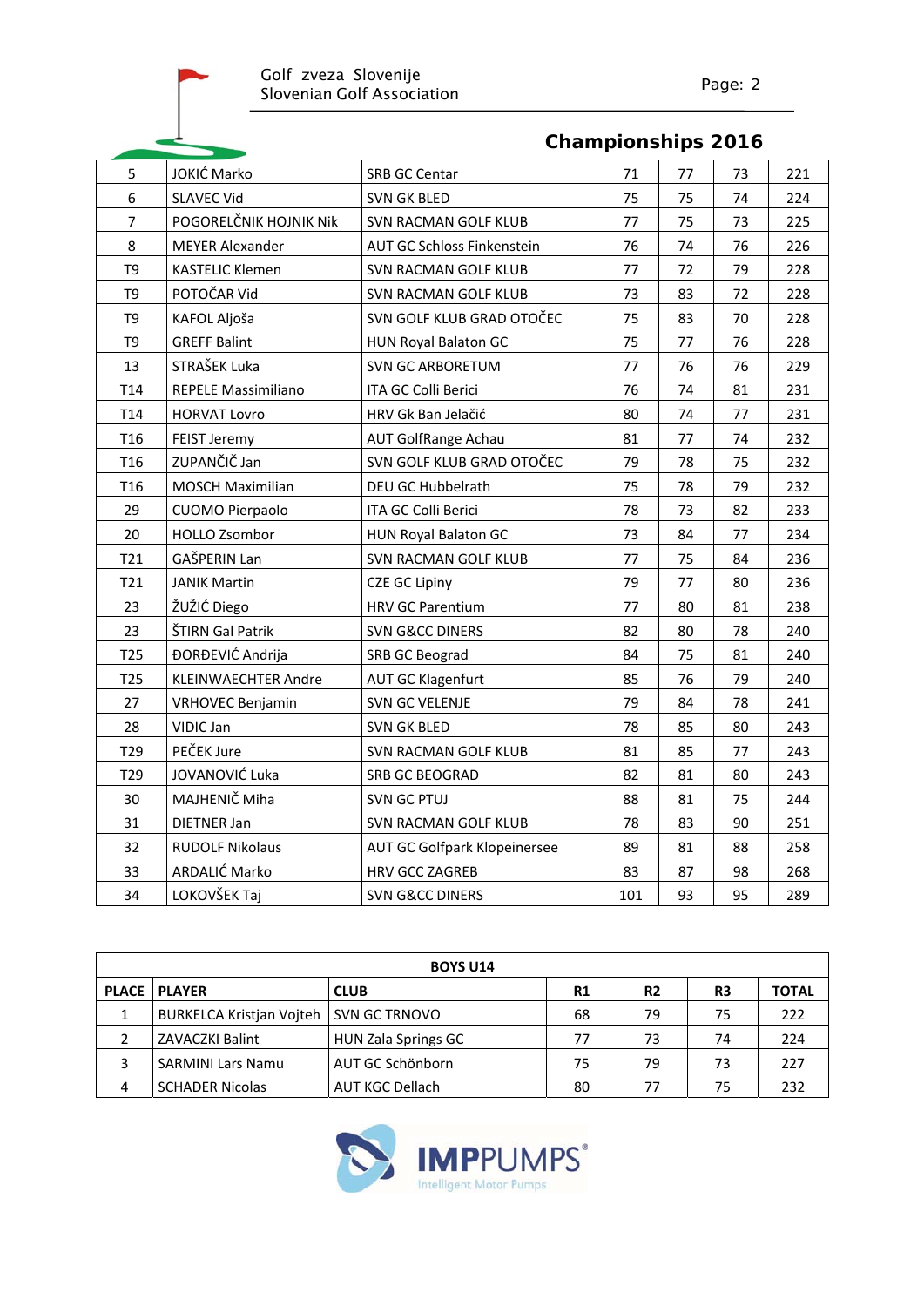| 5               | POPOVIČ Max            | <b>SVN GC ARBORETUM</b>     | 78  | 79  | 82 | 239 |
|-----------------|------------------------|-----------------------------|-----|-----|----|-----|
| 6               | <b>LANG Linus</b>      | DEU GC Bad Woerishofen      | 83  | 83  | 75 | 241 |
| $\overline{7}$  | NINKOVIĆ Ivan          | <b>HRV GC Pula</b>          | 84  | 79  | 81 | 244 |
| T <sub>8</sub>  | STOMILOVIČ Vito        | <b>SVN G&amp;CC DINERS</b>  | 78  | 82  | 86 | 246 |
| T <sub>8</sub>  | <b>GOLOB Max</b>       | <b>SVN GC ARBORETUM</b>     | 82  | 83  | 81 | 246 |
| 10              | <b>BALKOVEC Jakob</b>  | <b>SVN GK BLED</b>          | 82  | 85  | 84 | 251 |
| 11              | VREČKO Nejc            | <b>SVN GK BLED</b>          | 86  | 80  | 86 | 252 |
| T <sub>12</sub> | <b>KOTEL Bence</b>     | <b>HUN Royal Balaton GC</b> | 84  | 84  | 85 | 253 |
| T <sub>12</sub> | <b>BERTENYI Bence</b>  | HUN Royal Balaton GC        | 82  | 87  | 84 | 253 |
| T <sub>12</sub> | ČURIĆ Martin           | SVN GK BLED                 | 83  | 85  | 87 | 255 |
| T <sub>15</sub> | STANIČ Matej           | HUN Zala Springs GC         | 83  | 95  | 82 | 260 |
| T <sub>15</sub> | ZIDANŠEK Primož        | SVN GC ZLATI GRIČ           | 83  | 90  | 87 | 260 |
| 17              | <b>HORVATH Akos</b>    | <b>HUN Royal Balaton GC</b> | 88  | 87  | 92 | 267 |
| 18              | KOS Kristijan          | SVN RACMAN GOLF KLUB        | 93  | 90  | 85 | 268 |
| 19              | PEČEK Nejc             | SVN RACMAN GOLF KLUB        | 94  | 94  | 86 | 274 |
| 29              | <b>TRNOVEC Martin</b>  | <b>SVN G&amp;CC DINERS</b>  | 95  | 94  | 91 | 280 |
| 21              | ČOP TOMŠIČ Nejc        | <b>SVN G&amp;CC DINERS</b>  | 91  | 101 | 92 | 284 |
| 22              | <b>FON CAFNIK Aleš</b> | <b>SVN GC PTUJ</b>          | 104 | 98  | 91 | 293 |
| 23              | LI DOBNIK Tom          | <b>SVN GC PTUJ</b>          | 94  | 108 | 95 | 297 |

#### **Championships 2016**